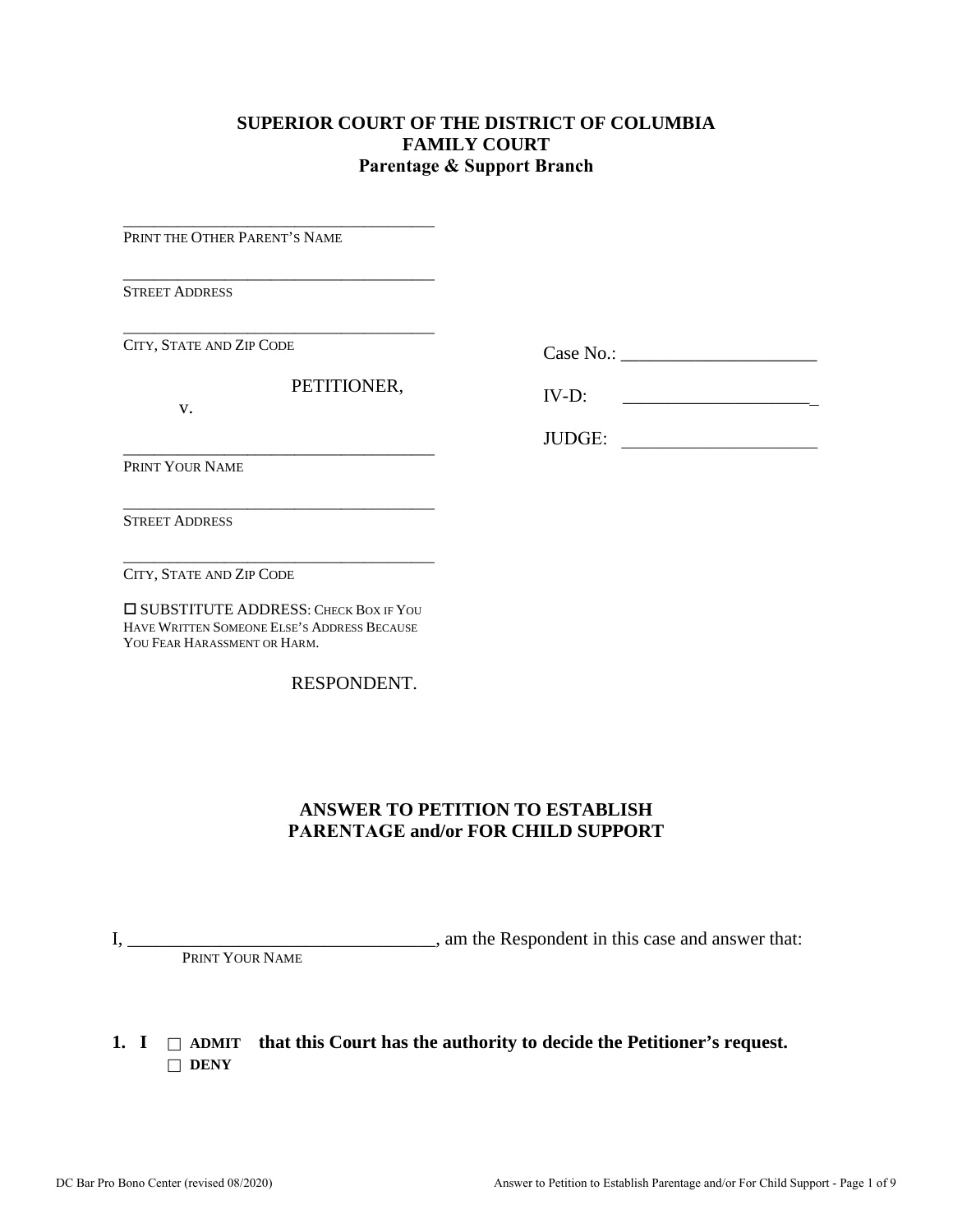| 2. I state the following about Petitioner's claim of parentage: [CHECK ALL THAT APPLY]                                     |
|----------------------------------------------------------------------------------------------------------------------------|
| <b>I ADMIT</b> that I am a parent of the following child(ren) named in the Petition:                                       |
|                                                                                                                            |
|                                                                                                                            |
|                                                                                                                            |
| PRINT CHILD(REN)'S NAME(S)                                                                                                 |
| <b>I DENY</b> that I am a parent of the following child(ren) named in the Petition:                                        |
|                                                                                                                            |
| PRINT CHILD(REN)'S NAME(S)                                                                                                 |
| I DO NOT HAVE ENOUGH INFORMATION to admit or deny that I am a<br>parent of the following child(ren) named in the Petition: |
| PRINT CHILD(REN)'S NAME(S)                                                                                                 |
| 3. I state the following about the Petitioner's request for support: [CHECK ALL THAT APPLY]                                |
| The following child(ren) is (are) not living with the Petitioner:                                                          |
| PRINT CHILD(REN)'S NAME(S)                                                                                                 |
| The following child(ren) is (are) no longer living:                                                                        |
|                                                                                                                            |
| PRINT CHILD(REN)'S NAME(S)                                                                                                 |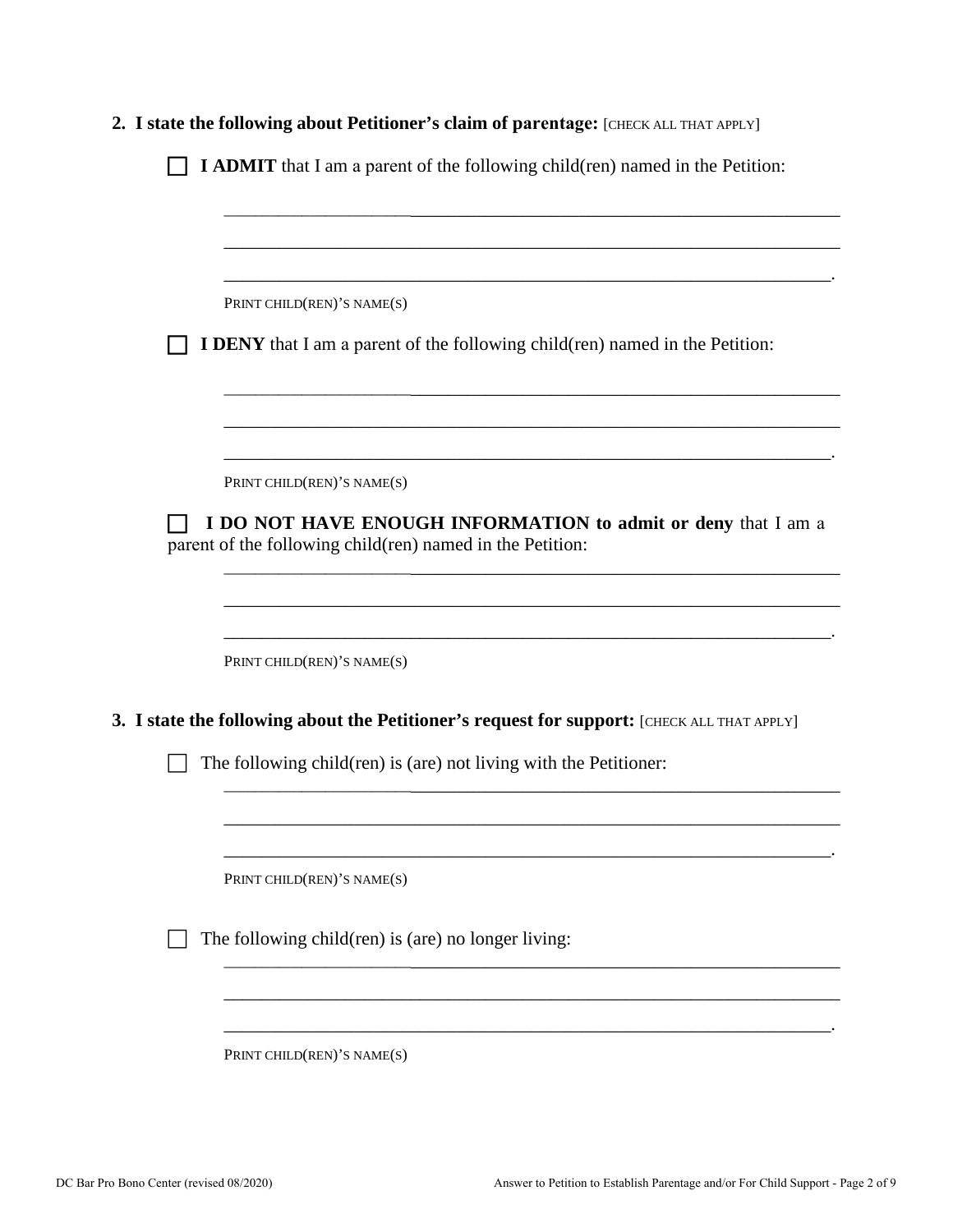| PRINT CHILD(REN)'S NAME(S)                                                    |                                               |                                                                                |
|-------------------------------------------------------------------------------|-----------------------------------------------|--------------------------------------------------------------------------------|
|                                                                               |                                               |                                                                                |
| because of self-supporting employment, active military duty and/or marriage:  |                                               | The following child(ren), although under 21 years of age, is (are) emancipated |
| PRINT CHILD(REN)'S NAME(S)                                                    |                                               |                                                                                |
| I am currently supporting my other child (ren) (through birth or adoption):   |                                               |                                                                                |
| living in my home<br>ΙI                                                       |                                               |                                                                                |
| <b>CHILD'S NAME</b>                                                           | <b>DATE OF BIRTH</b>                          |                                                                                |
|                                                                               |                                               |                                                                                |
|                                                                               |                                               |                                                                                |
|                                                                               | through court-ordered child support payments: |                                                                                |
| <b>CHILD'S NAME</b>                                                           | <b>DATE OF BIRTH</b>                          | <b>COURT NAME &amp; CASE NUMBER</b>                                            |
|                                                                               |                                               |                                                                                |
| I am currently incarcerated and I state the following about my incarceration: |                                               |                                                                                |
| <b>CASE NAME AND NUMBER</b>                                                   |                                               |                                                                                |
|                                                                               |                                               |                                                                                |
| <b>COURT NAME AND LOCATION</b>                                                |                                               |                                                                                |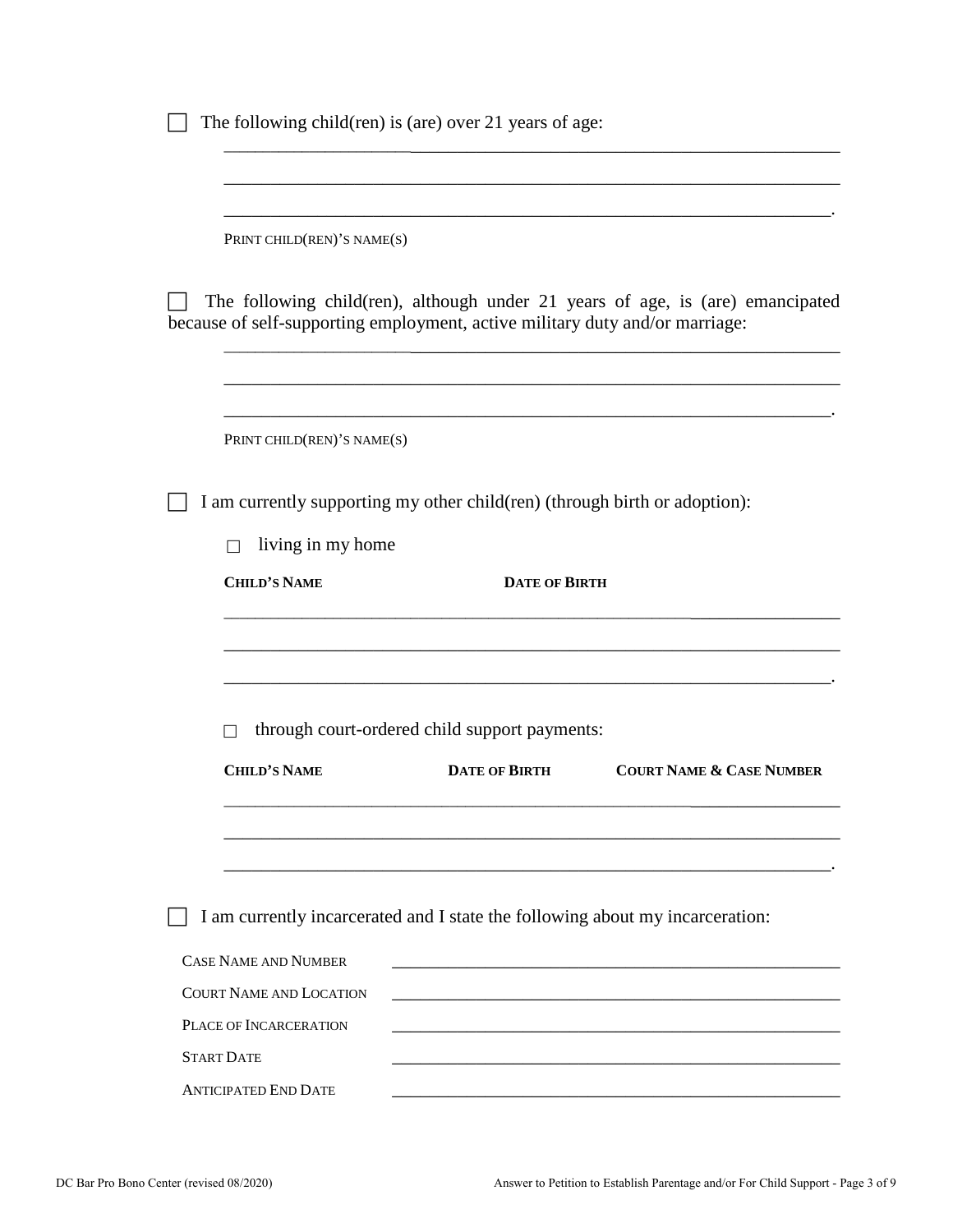| I am unable to pay support because:<br>I am disabled and have no income.<br>П                         |
|-------------------------------------------------------------------------------------------------------|
| I lost my job and have no income.<br>П<br>Other:<br>П                                                 |
|                                                                                                       |
| Some or all of the child(ren) have medical insurance through:                                         |
| Petitioner or Petitioner's employer:                                                                  |
| PRINT CHILD(REN)'S NAME(S)                                                                            |
| Respondent or Respondent's employer:                                                                  |
| PRINT CHILD(REN)'S NAME(S)                                                                            |
| Medicaid or DC Healthy Families:                                                                      |
| PRINT CHILD(REN)'S NAME(S)                                                                            |
| I do not have my own medical insurance and/or I do not have medical insurance<br>through my employer. |
| I have been supporting the following child(ren):                                                      |
| <b>CHILD'S NAME</b><br>WAYS YOU HAVE BEEN SUPPORTING THIS CHILD                                       |
|                                                                                                       |
|                                                                                                       |
| Other:                                                                                                |
|                                                                                                       |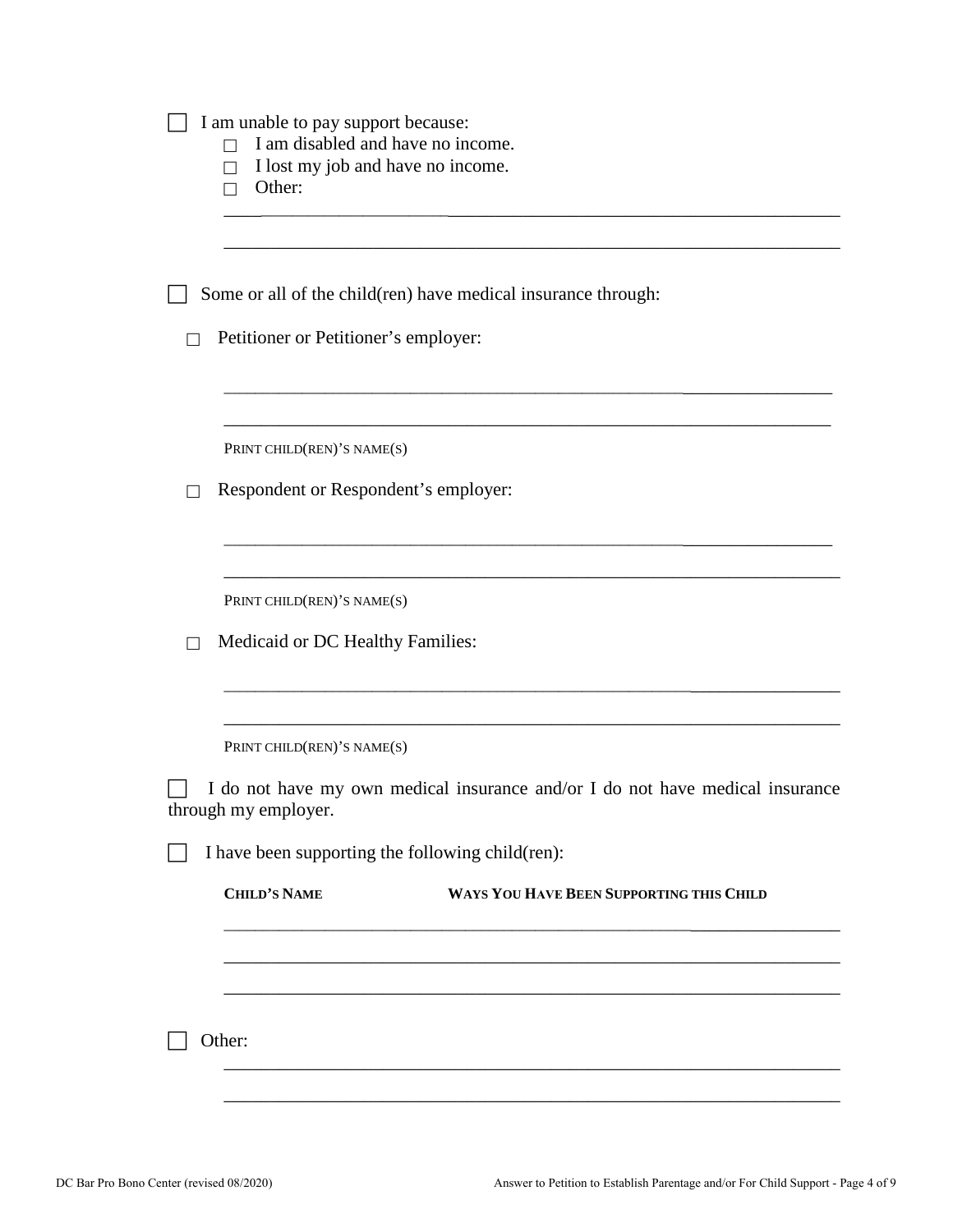4. I do  $\Box$  / do *not*  $\Box$  know of any proceedings in the District of Columbia or in any state or territory involving the same claim or subject matter as this case. Please list s docket number for cases involving the same claim or subject matter.

| Court | <b>Case Number</b> | <b>Case Type</b> |
|-------|--------------------|------------------|
|       |                    |                  |
|       |                    |                  |
|       |                    |                  |
|       |                    |                  |
|       |                    |                  |
|       |                    |                  |

## **Request for Relief**

#### **I RESPECTFULLY REQUEST that the Court [CHECK ALL THAT APPLY]**

Dismiss the Petition to Establish Parentage and/or for Child Support.

 $\Box$  Order a genetic test to determine parentage for the following child(ren) named in the Petition:

\_\_\_\_\_\_\_\_\_\_\_\_\_\_\_\_\_\_\_\_\_\_\_\_\_\_\_\_\_\_\_\_\_\_\_\_\_\_\_\_\_\_\_\_\_\_\_\_\_\_\_\_\_\_\_\_\_\_\_\_\_\_\_\_\_\_\_\_\_\_\_\_\_\_\_\_

\_\_\_\_\_\_\_\_\_\_\_\_\_\_\_\_\_\_\_\_\_\_\_\_\_\_\_\_\_\_\_\_\_\_\_\_\_\_\_\_\_\_\_\_\_\_\_\_\_\_\_\_\_\_\_\_\_\_\_\_\_\_\_\_\_\_

\_\_\_\_\_\_\_\_\_\_\_\_\_\_\_\_\_\_\_\_\_\_\_\_\_\_\_\_\_\_\_\_\_\_\_\_\_\_\_\_\_\_\_\_\_\_\_\_\_\_\_\_\_\_\_\_\_\_\_\_\_\_\_\_\_.

PRINT CHILD(REN)'S NAME(S)

 Consider the child(ren)'s needs, my ability to pay, and all other relevant factors under the Child Support Guideline of the District of Columbia and other applicable laws in setting the kind and amount of support.

\_\_\_\_\_\_\_\_\_\_\_\_\_\_\_\_\_\_\_\_\_\_\_\_\_\_\_\_\_\_\_\_\_\_\_\_\_\_\_\_\_\_\_\_\_\_\_\_\_\_\_\_\_\_\_\_\_\_\_\_\_\_\_\_\_\_\_\_\_\_\_\_

\_\_\_\_\_\_\_\_\_\_\_\_\_\_\_\_\_\_\_\_\_\_\_\_\_\_\_\_\_\_\_\_\_\_\_\_\_\_\_\_\_\_\_\_\_\_\_\_\_\_\_\_\_\_\_\_\_\_\_\_\_\_\_\_\_\_\_\_\_\_\_.

 $\Box$  Order

PRINT ANYTHING ELSE YOU WANT THIS COURT TO DO

**I ALSO REQUEST that the Court award any other relief it considers fair and proper.**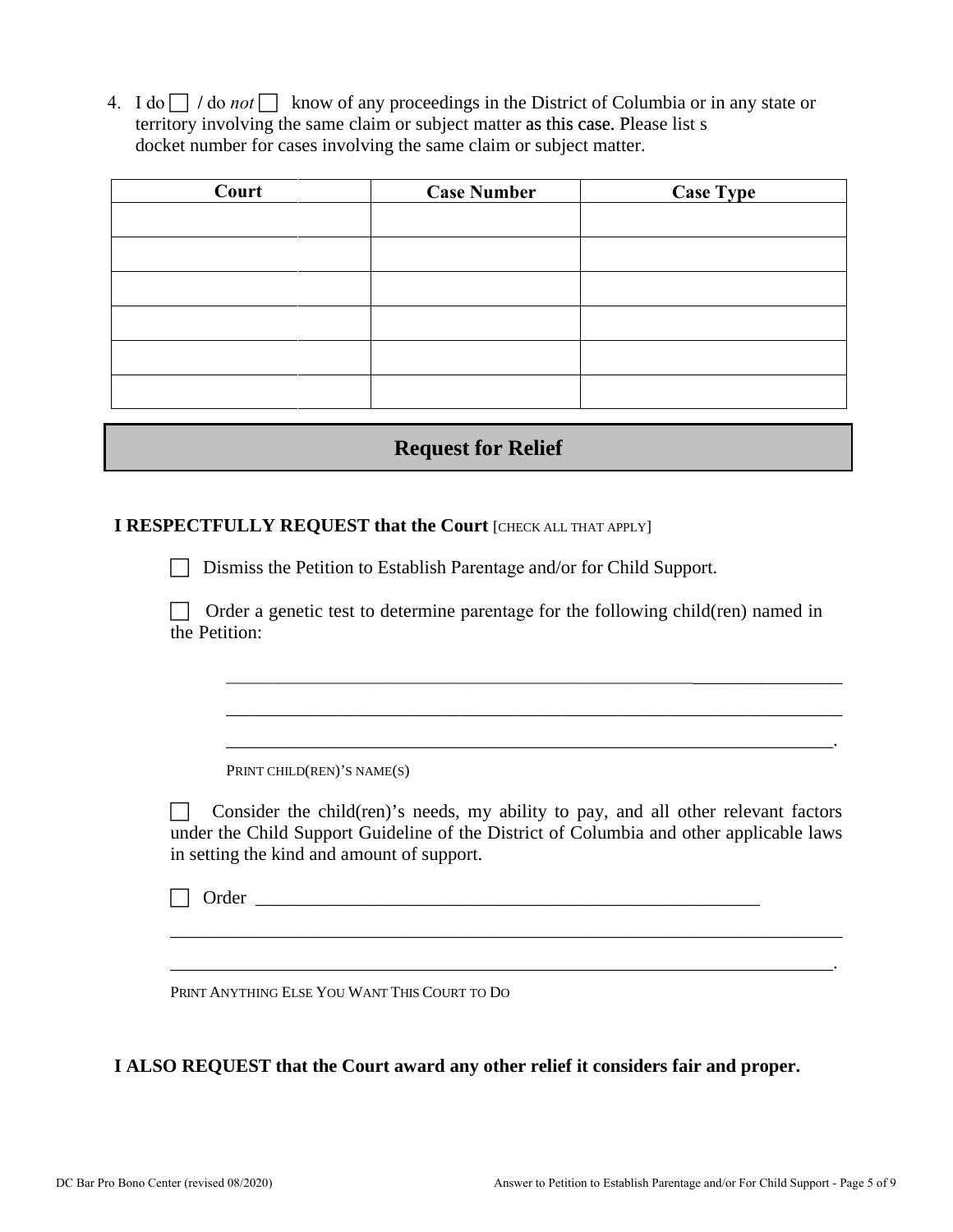I declare under penalty of perjury that the foregoing is true and correct*.* 

*If this document is to be signed outside the geographic boundaries of the United States, Puerto Rico, the United States Virgin Islands, and any territory or insular possession subject to the jurisdiction of the United States, additional requirements must be met prior to signing. See Super. Ct. Dom. Rel. R. 2(c)(1)(B).*

| SIGN YOUR NAME. Add slashes to either side /like this/ to sign electonically. | <b>DATE</b>          |
|-------------------------------------------------------------------------------|----------------------|
| PRINT YOUR NAME                                                               | <b>PHONE NUMBER</b>  |
| <b>HOME ADDRESS 1</b>                                                         | <b>EMAIL ADDRESS</b> |
| <b>HOME ADDRESS 2</b>                                                         |                      |
| SUBSTITUTE ADDRESS: CHECK BOX IF YOU<br>HAVE WRITTEN SOMEONE ELSE'S ADDRESS   |                      |

BECAUSE YOU FEAR HARASSMENT OR HARM.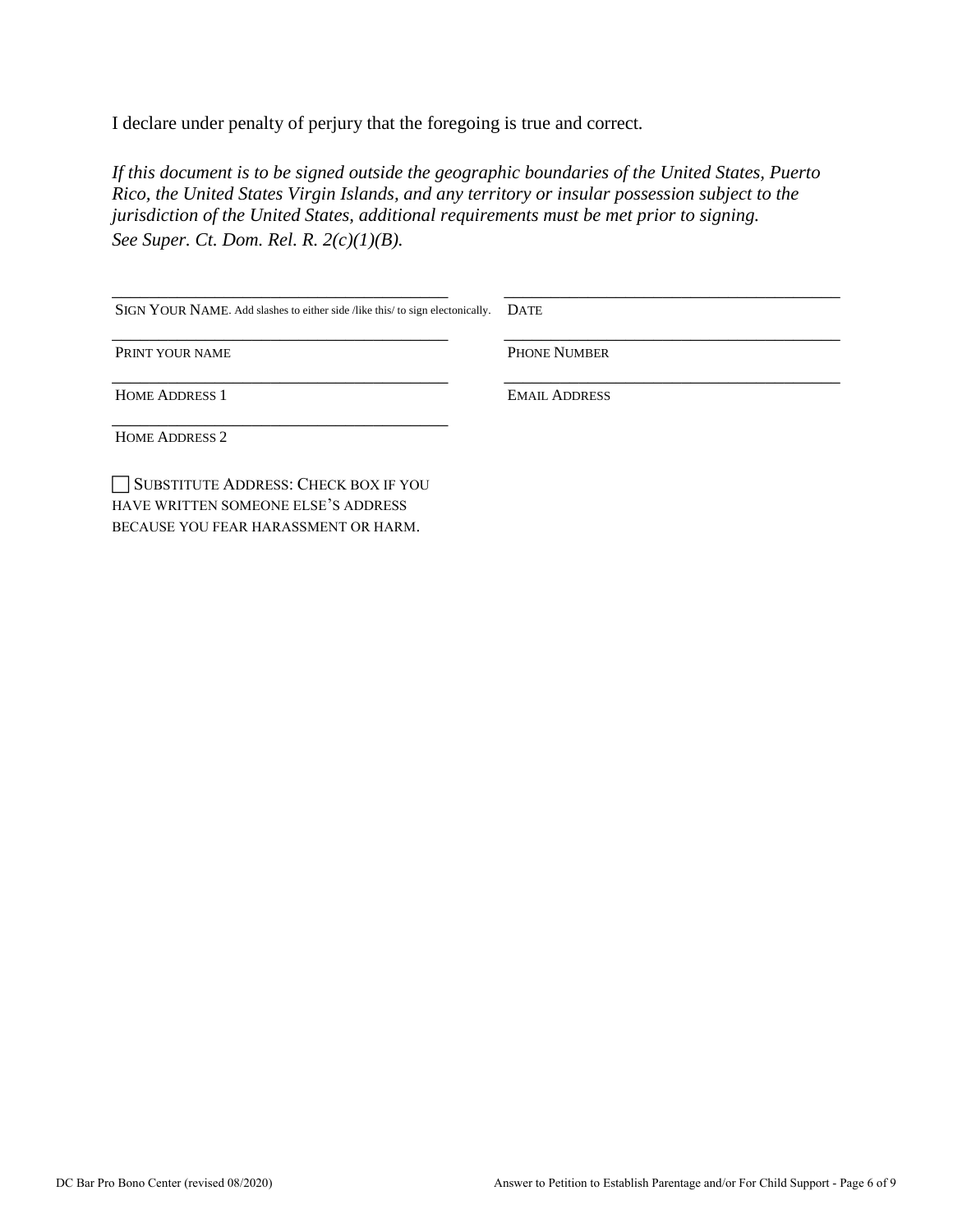### **SUPERIOR COURT OF THE DISTRICT OF COLUMBIA FAMILY COURT Domestic Relations Branch**

PRINT PLAINTIFF'S NAME

\_\_\_\_\_\_\_\_\_\_ DRB \_\_\_\_\_\_\_\_\_\_

PLAINTIFF,

\_\_\_\_\_\_\_\_\_\_\_\_\_\_\_\_\_\_\_\_\_\_\_\_\_\_\_\_\_\_\_\_\_\_\_\_

\_\_\_\_\_\_\_\_\_\_\_\_\_\_\_\_\_\_\_\_\_\_\_\_\_\_\_\_\_\_\_\_\_\_\_\_

JUDGE: \_\_\_\_\_\_\_\_\_\_\_\_\_\_\_\_\_\_

v.

PRINT DEFENDANT'S NAME

DEFENDANT.

# **RULE 5 PROOF OF SERVICE FORM**

**IF YOU HAVE ALREADY SERVED THE OTHER PARTY WITH A COPY OF YOUR PAPERS**, YOU CAN FILL OUT AND FILE THIS **PROOF OF SERVICE FORM** AT THE SAME TIME THAT YOU FILE YOUR PAPERS.

**IF YOU HAVE NOT ALREADY SERVED THE OTHER PARTY WITH A COPY OF YOUR PAPERS**, YOU MUST FILL OUT AND FILE THIS **PROOF OF SERVICE FORM** AFTER YOU SERVE THE OTHER PARTY.

**IF THE OTHER PARTY HAS A LAWYER IN THIS CASE, YOU MUST SERVE A COPY OF THE PAPERS TO THE LAWYER. IF THE OTHER PARTY DOES NOT HAVE A LAWYER, A COPY OF THE PAPERS SHOULD BE SERVED DIRECTLY TO THE OTHER PARTY.** 

| 1. I certify that on                                                                                      |                                      | $\blacksquare$ $\blacksquare$ I served copies of $\blacksquare$ | $\mathbf{to}$ :            |
|-----------------------------------------------------------------------------------------------------------|--------------------------------------|-----------------------------------------------------------------|----------------------------|
| <b>DATE OF SERVICE</b>                                                                                    |                                      |                                                                 |                            |
|                                                                                                           |                                      | $NAME(S)$ OF PLEADING(S)                                        |                            |
| The other party, $\frac{1}{\sqrt{1-\frac{1}{2}}}\left\lfloor \frac{1}{2}\right\rfloor$                    | $\mathbf{or}$<br>NAME OF OTHER PARTY |                                                                 |                            |
| The other party's attorney, _______________________________, who represents ____________________________. | NAME OF ATTORNEY                     |                                                                 | <b>NAME OF OTHER PARTY</b> |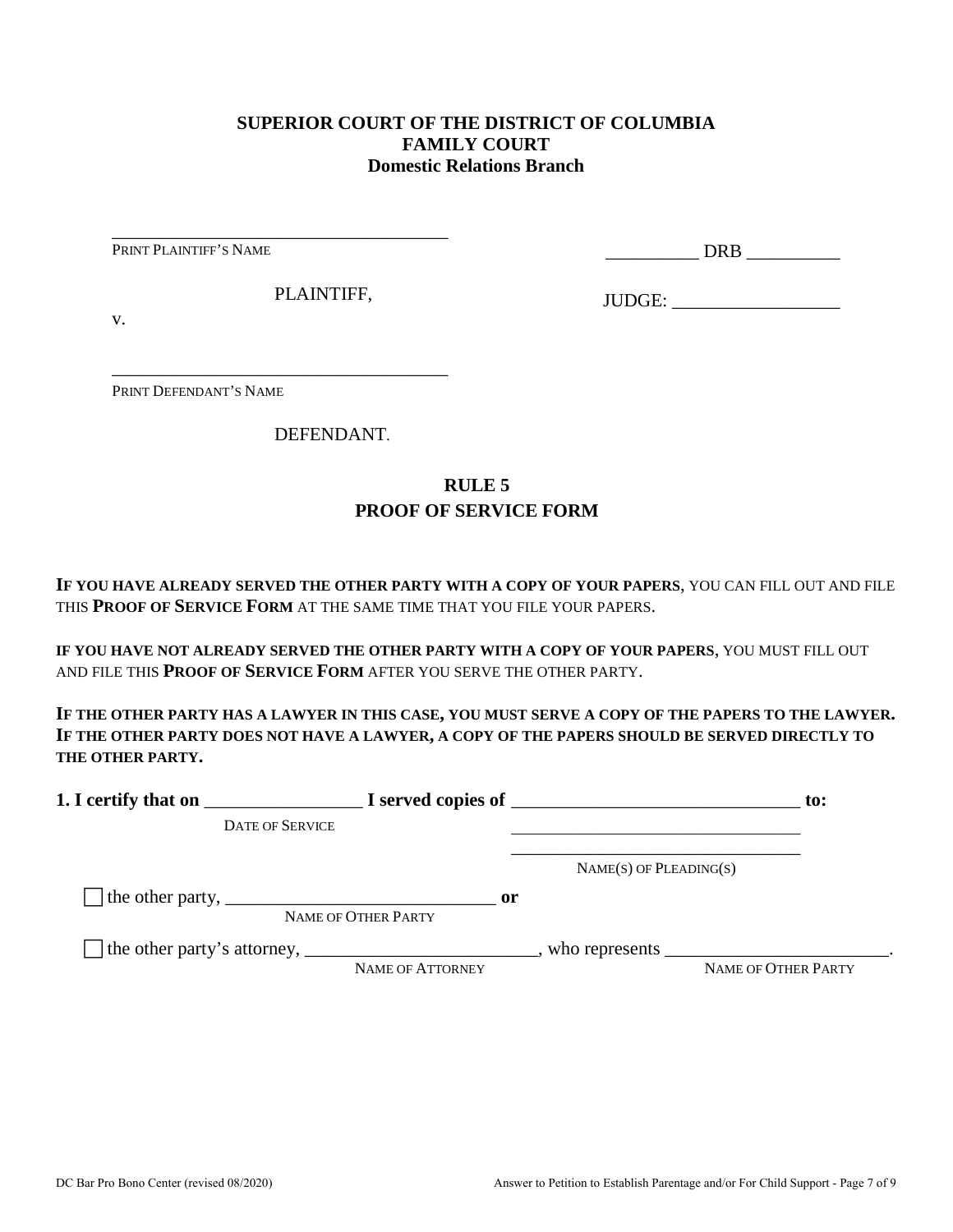#### **2. I delivered copies of the papers by:** [CHECK ONE]

**handing them to the other party**.

 **sending them to the other party by first class mail** to the other party's last known address: \_\_\_\_\_\_\_\_\_\_\_\_\_\_\_\_\_\_\_\_\_\_\_\_\_\_\_\_\_\_\_\_\_\_\_\_\_\_\_\_\_\_\_\_\_\_\_\_\_\_\_\_\_\_\_\_\_\_\_\_\_\_\_\_\_\_\_.

ADDRESS WHERE THE PAPERS WERE SENT **leaving them with a person of suitable age and discretion** who lived with the other party at: \_\_\_\_\_\_\_\_\_\_\_\_\_\_\_\_\_\_\_\_\_\_\_\_\_\_\_\_\_\_\_\_\_\_\_\_\_\_\_\_\_\_\_\_\_\_\_\_\_\_\_\_\_\_\_\_\_\_\_\_\_\_\_\_\_\_\_. ADDRESS OR DESCRIPTION OF PLACE WHERE PAPERS WERE SERVED This place is the other party's  $\Box$  TEMPORARY RESIDENCE. PERMANENT RESIDENCE. OTHER: \_\_\_\_\_\_\_\_\_\_\_\_\_\_\_\_\_\_\_\_\_\_\_\_\_\_\_\_\_\_\_\_\_. SPECIFY OTHER TYPE OF RESIDENCE I state the following about the person I gave the papers to (PROVIDE AS MANY DETAILS AS POSSIBLE): Their name: Their approximate age: \_\_\_\_\_\_\_\_\_\_\_\_\_\_\_\_. Their relationship to the other party is: Spouse/partner Family member (specify): \_\_\_\_\_\_\_\_\_\_\_\_\_\_\_\_\_\_\_\_\_ Roommate Other: \_\_\_\_\_\_\_\_\_\_\_\_\_\_\_\_\_\_\_\_\_\_\_\_\_\_\_\_\_\_\_\_\_\_\_\_\_ **leaving them at the other party's attorney's office** with the attorney, a clerk or other person in charge: \_\_\_\_\_\_\_\_\_\_\_\_\_\_\_\_\_\_\_\_\_\_\_\_\_\_\_\_\_\_\_\_\_\_\_\_\_\_\_\_\_\_\_\_\_\_\_\_\_\_\_\_\_\_\_\_\_\_\_\_\_\_\_\_ PRINT NAME OF PERSON SERVED WITH PAPERS \_\_\_\_\_\_\_\_\_\_\_\_\_\_\_\_\_\_\_\_\_ TITLE OF PERSON SERVED \_\_\_\_\_\_\_\_\_\_\_\_\_\_\_\_\_\_\_\_\_\_\_\_\_\_\_\_\_\_\_\_\_\_\_\_\_\_\_\_\_\_\_\_\_\_\_\_\_\_\_\_\_\_\_\_\_\_\_\_\_\_\_\_ STREET ADDRESS CITY, STATE AND ZIP CODE **sending them electronically** through CaseFileXpress or some other electronic way agreed to by the other party in writing: \_\_\_\_\_\_\_\_\_\_\_\_\_\_\_\_\_\_\_\_\_\_\_\_\_\_\_\_\_\_\_\_\_\_\_\_\_\_\_\_\_\_\_\_\_\_\_\_\_\_\_\_\_\_\_\_\_\_\_\_\_\_\_\_ EMAIL ADDRESS OF OTHER PARTY (IF USED) \_\_\_\_\_\_\_\_\_\_\_\_\_\_\_\_\_\_\_\_\_\_\_\_\_\_\_\_\_\_\_\_\_\_\_\_\_\_\_\_\_\_\_\_\_\_\_\_\_\_\_\_\_\_\_\_\_\_\_\_\_\_\_\_ ELECTRONIC MEANS USED (FOR EXAMPLE: EMAIL, CASEFILEXPRESS)  $\Box$  **some other way** agreed to by the other party in writing:

\_\_\_\_\_\_\_\_\_\_\_\_\_\_\_\_\_\_\_\_\_\_\_\_\_\_\_\_\_\_\_\_\_\_\_\_\_\_\_\_\_\_\_\_\_\_\_\_\_\_\_\_\_\_\_\_\_\_\_\_\_\_\_\_\_\_\_\_\_

SPECIFY HOW SERVICE WAS COMPLETED